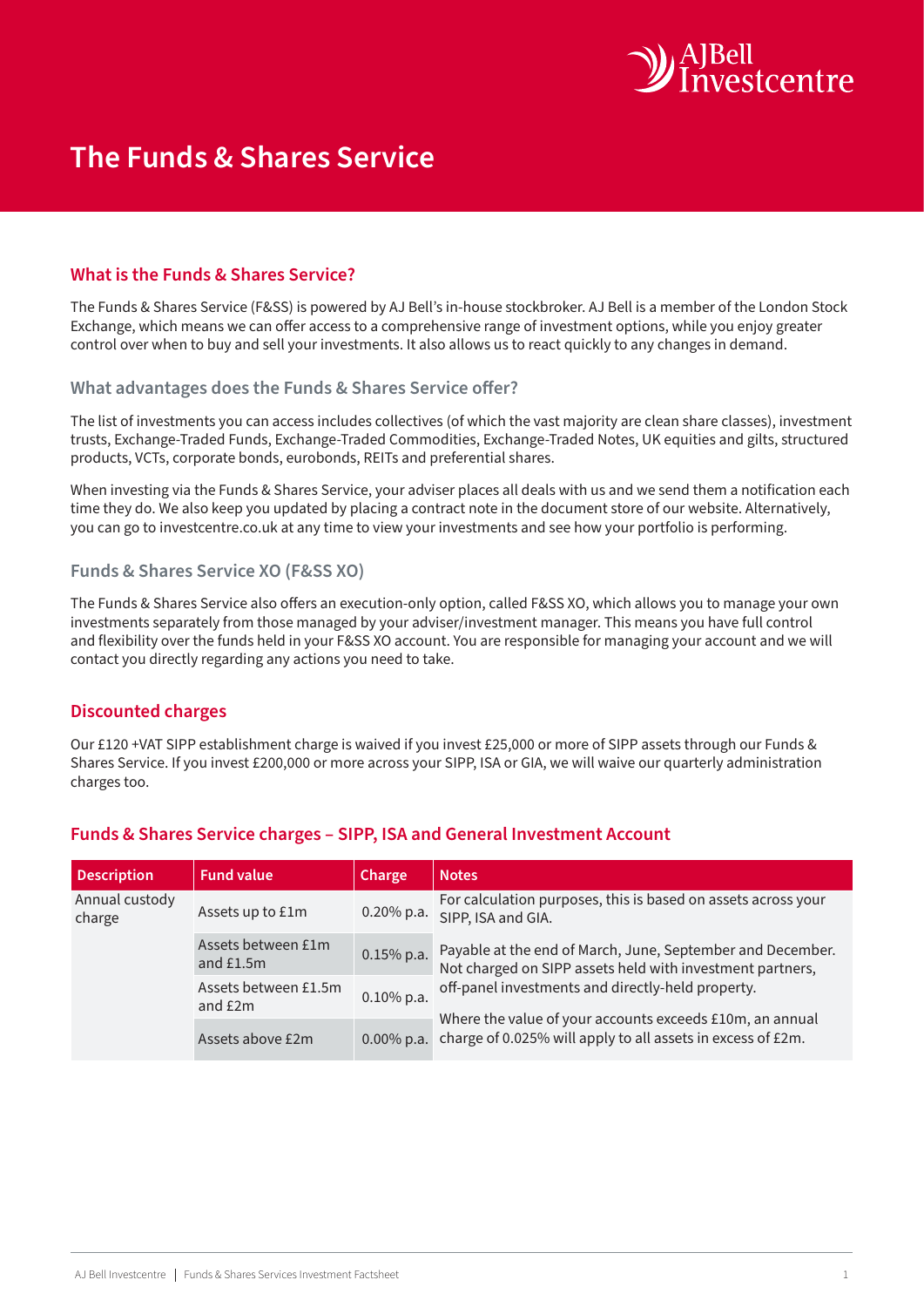| <b>Description</b>         |                                                          | Charge   | <b>Notes</b>                                                                                                                                                                                                                                                         |
|----------------------------|----------------------------------------------------------|----------|----------------------------------------------------------------------------------------------------------------------------------------------------------------------------------------------------------------------------------------------------------------------|
| Dealing/<br>switching      | Using regular<br>investment and<br>disinvestment service |          | The charge applies to each buy and sell of an investment,<br>Nil including switches.<br>The charge for IPOs and placings applies where AJ Bell<br>Nil Securities is not acting as an intermediary in relation to the<br>$£3.95$ offer.                               |
|                            | Using bulk dealing/<br>model service                     |          |                                                                                                                                                                                                                                                                      |
|                            | Online                                                   |          |                                                                                                                                                                                                                                                                      |
|                            | Telephone                                                | £29.95   |                                                                                                                                                                                                                                                                      |
|                            | Paper form required                                      | £70      |                                                                                                                                                                                                                                                                      |
|                            | <b>Initial Public Offerings</b><br>(IPOs) and placings   | £150     |                                                                                                                                                                                                                                                                      |
| Foreign Exchange<br>Charge | £0 to £24,999                                            | 1.00%    | The foreign currency exchange charge applies to any equity<br>deals placed on international markets, and also any trades in<br>0.75% funds that settle in any currency other than GBP. The charge<br>applied depends on the value of the trade as a whole and is not |
|                            | £25,000 to £49,999                                       |          |                                                                                                                                                                                                                                                                      |
|                            | £50,000+                                                 | $0.50\%$ | a blended rate.                                                                                                                                                                                                                                                      |

## **Retirement Investment Account**

| Custody charge                 | Charge        |
|--------------------------------|---------------|
| Assets and cash up to £500,000 | $0.25\%$ p.a. |
| Assets and cash over £500,000  | $0.20\%$ p.a. |

|                       | <b>Description</b>                              | Charge | <b>Notes</b>                                                                                                                                                                                                                                         |
|-----------------------|-------------------------------------------------|--------|------------------------------------------------------------------------------------------------------------------------------------------------------------------------------------------------------------------------------------------------------|
| Dealing/<br>switching | Online                                          |        | Nil No charge applies to dealing or switching where the trade is<br>instructed online.*                                                                                                                                                              |
|                       | Using regular                                   |        |                                                                                                                                                                                                                                                      |
|                       | investment and                                  |        | Nil Some additional charges may apply for dealing in exchange-                                                                                                                                                                                       |
|                       | disinvestment service                           |        | traded and non-GBP investments.*                                                                                                                                                                                                                     |
|                       | Using bulk dealing/<br>model service            | Nil    |                                                                                                                                                                                                                                                      |
|                       | Telephone                                       |        | £29.95 Any dealing or switching that is not instructed online is charged<br>$£70$ at the rates shown per trade. The charge for IPOs and placings applies where AJ Bell Securities is not acting as an intermediary<br>£150 in relation to the offer. |
|                       | Paper form required                             |        |                                                                                                                                                                                                                                                      |
|                       | Initial public offerings<br>(IPOs) and placings |        |                                                                                                                                                                                                                                                      |

\* Dealing in instruments that settle in any currency other than GBP incurs a foreign exchange charge of 1%.

The custody charge on cash and assets is calculated at the end of March, June, September and December and is deducted within 21 working days from the calculation date.

The annual custody and dealing/switching charges are currently VAT exempt.

See our charges and rates for full details.